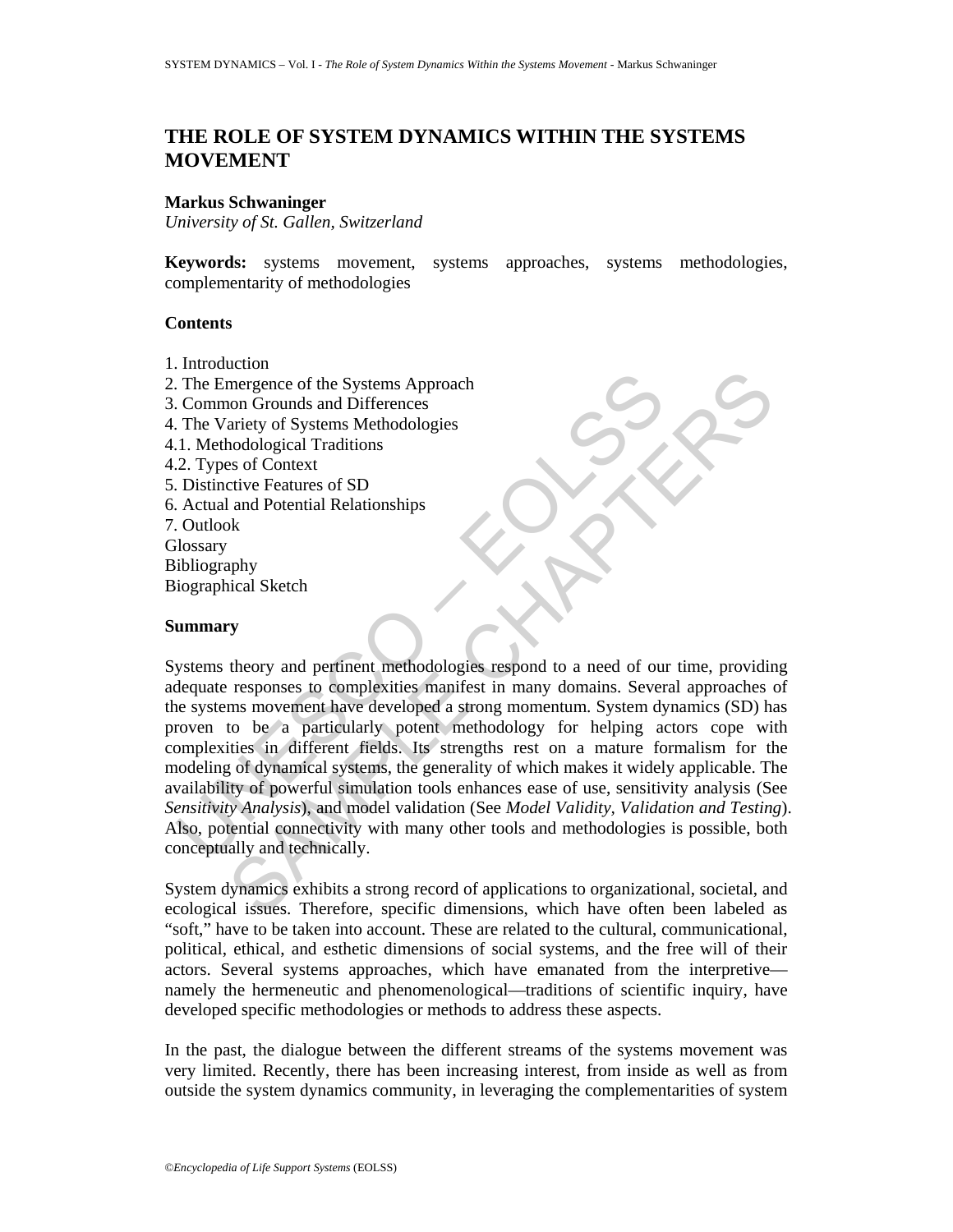dynamics (SD) and the "soft" systems approaches. The huge potential for mutual learning and reciprocal fertilization is outlined.

## **1. Introduction**

The purpose of this article is to give an overview of the role of system dynamics in the context of the systems movement. "Systems movement"––often referred to briefly as "systemics"––is a broad term, which takes account of the fact that there is no one systems approach, but a range of different ones. Indeed, the evolution of system dynamics methodology, and the worldwide community that applies SD to the modeling and simulation of a multiplicity of realities and in the most different contexts, suggest it is a "systems approach" on its own. Nevertheless, taking "system dynamics" as the (one and only) synonym for "systemic thinking" would go too far, as there are other approaches to systemic thinking as well as a variety of systems theories and methodologies, which––to a certain extent––are complementary to SD. The purpose of this article implies working out the actual and potential relationships between system dynamics and the other strands of the systems movement.

## **2. The Emergence of the Systems Approach**

and only) synonym for "systemic thinking" would go too far, as<br>pproaches to systemic thinking as well as a variety of system<br>ethodologies, which—to a certain extent –are complementary to SD<br>is is a ricely implies working o (a) synonym for "systemic thinking" would go too far, as there are otheres to system thinking as well as a variety of systems theories an expect of systems of logies, which—to a certain extent—are complementary to SD. The The systems movement has many roots and facets, with some of its concepts going back as far as ancient Greece. What we call "the systems approach" today materialized in the first half of the twentieth century. At least, two important components should be mentioned, those proposed by von Bertalanffy and by Wiener. Ludwig von Bertalanffy, an American biologist of Austrian origin, developed the idea that organized wholes of any kind should be describable, and to a certain extent explainable, by means of the same categories, and ultimately by one and the same formal apparatus. His *General Systems Theory* triggered a whole movement, which has tried to identify invariant structures and mechanisms across different kinds of organized wholes (for example, hierarchy, teleology, purposefulness, differentiation, morphogenesis, stability, ultrastability, emergence, and evolution).

Norbert Wiener, an American mathematician at Massachusetts Institute of Technology, building on interdisciplinary work he accomplished in cooperation with Bigelow, an IBM engineer, and Rosenblueth, a physiologist, published his seminal book on *Cybernetics*. His work became the transdisciplinary foundation for a new science of capturing, as well as designing control and communication mechanisms in all kinds of dynamical systems. Cyberneticians have been interested in concepts such as information, communication, complexity, autonomy, interdependence, cooperation and conflict, selfproduction ("autopoiesis"), self-organization, (self-) control, self-reference, and (self-) transformation of complex dynamical systems.

Along the tradition leading to the evolution of general systems theory (Bertalannfy, Boulding, Gerard, Miller, Rapoport) and cybernetics (Wiener, McCulloch, Ashby, Powers, Pask, Beer), a number of roots can be identified, in particular:

• mathematics (for example, Newton, Poincaré, Lyapunov, Lotka, Volterra, Rashevsky);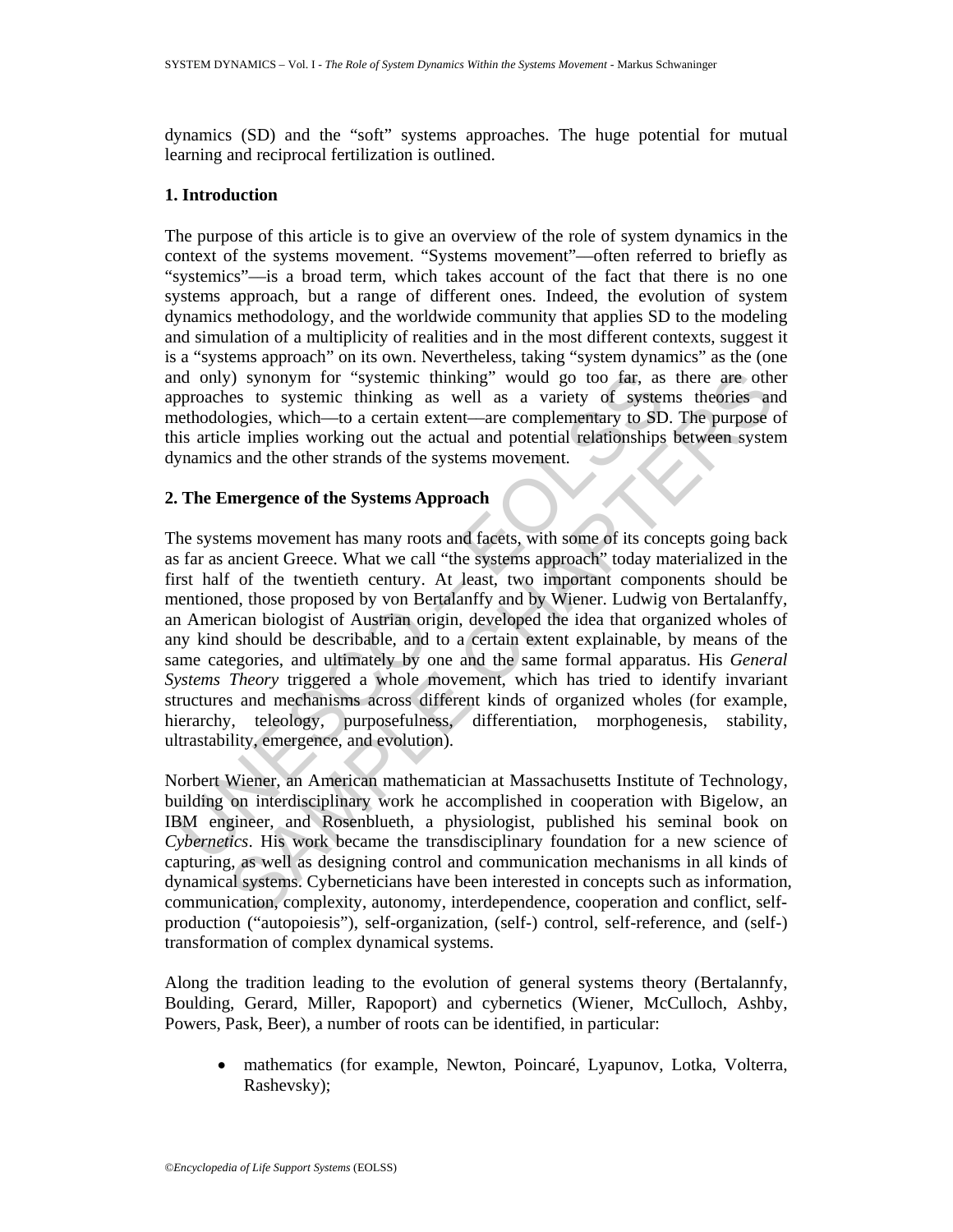- logic (for example, Epimenides, Leibniz, Boole, Russell and Whitehead, Goedel, Spencer-Brown);
- biology, including general physiology and neurophysiology (for example, Hippocrates, Cannon, Rosenblueth, McCulloch, Rosen);
- engineering, including its physical and mathematical foundations (for example, Heron, Kepler, Watt, Euler, Fourier, Maxwell, Hertz, Turing, Shannon and Weaver, von Neumann, Walsh); and
- social and human sciences, including economics (for example, Hume, Adam Smith, Ferguson, John Stuart Mill, Dewey, Bateson, Merton, Simon, Piaget).
- In this strand of the systems movement, one focus of inquiry is on the role of feedback in communication and control in (and between) organizations and society, as well as in technical systems. The other focal interest is on the multidimensional nature and the multilevel structures of complex systems. Specific theory building, methodological developments and pertinent applications have occurred at the following levels:
- individual and family levels (for example, systemic psychotherapy, family therapy, holistic medicine, cognitivist therapy, reality therapy);
- organizational and societal levels (for example, managerial cybernetics, organizational cybernetics, sociocybernetics, social systems design, social ecology, learning organizations); and
- the level of complex technical systems (systems engineering).

multidimensional nature and the multilevel structures of c<br>Specific theory building, methodological development<br>applications have occurred at the following levels:<br>• individual and family levels (for example, systemic psyc sources and the multilously material of the multilously system<br>multidimensional nature and the multilovel structures of complex system<br>Specific theory building, methodological developments and pertines<br>applications have oc Furthermore, the notion of "sociotechnical systems" has become widely used in the context of the design of organized wholes involving interactions of people and technology (for instance, Linstone's multi-perspective-framework, known for the mnemonic TOP (*t*echnical, *o*rganizational, *p*ersonal/individual), or de Raadt's theoretical framework, known as MMST (multi-modal systems thinking); the latter brings technology and humanity together and builds on philosophical, ethical, and esthetic considerations). Finally, certain system-theoretical developments that are rooted in Eastern philosophy share the same purpose and, in many aspects, the same view as those coming from the West; for example, the WSR Framework by Gu and Zhu; the mnemonic refers to the Chinese concepts of *W*uli (matter), *S*hili (relations) and *R*enli (involvement).

As can be noted from these preliminaries, different kinds of system theory and methodology have evolved over time. One of these is Jay W. Forrester's theory of dynamical systems, which is a basis for the methodology of system dynamics*.* In SD, the main emphasis is on the role of structure, and its relationship with the dynamic behavior of systems, modeled as networks of informationally closed feedback loops between stock and flow variables (See *Historical Evolution of SD, its Present and Future, and Intellectual Roots* and *Philosophy of System Dynamics).* 

Several other mathematical systems theories, for example, mathematical general systems theory (Pestel, Mesarovic, Takahara), as well as a whole stream of theoretical developments, which can be subsumed under the terms "dynamical systems theory" or "theories of non-linear dynamics," for example, catastrophe theory, chaos theory, complexity theory have been elaborated. Under the latter, branches such as the theory of fractals (Mandelbrot), geometry of behavior (Abraham) and self-organized criticality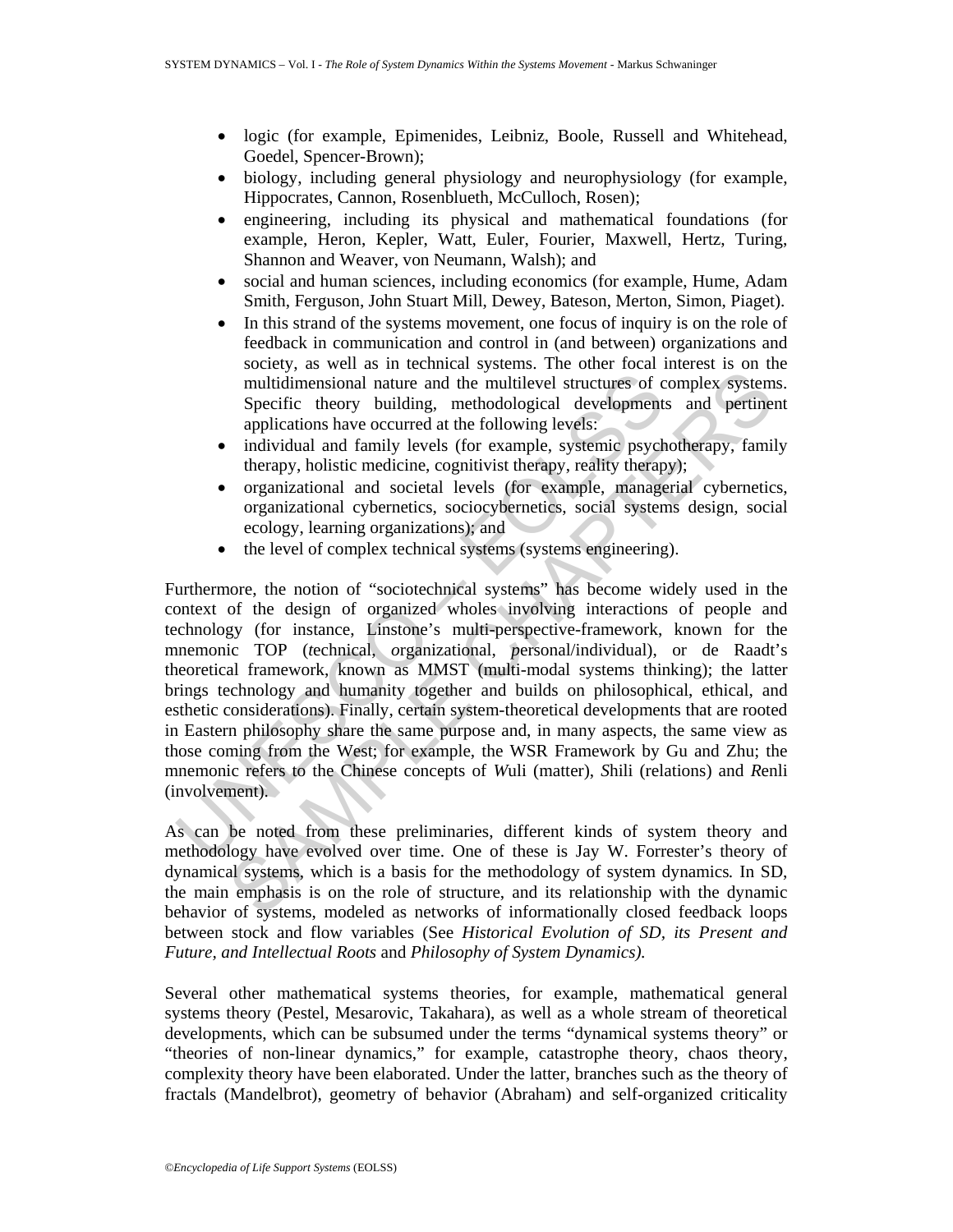(Bak) are subsumed. In this context, the term "sciences of complexity" has also been used.

In addition, a number of essentially mathematical theories, which can be called "system theories," have emerged in different application contexts, examples of which are discernible in such fields as:

- engineering, namely information and communication theory and technology (for example, Kalman filters, Walsh functions, hypercube architectures, automata, cellular automata, artificial intelligence, cybernetic machines, neural nets);
- operations research (for example, modeling theory and simulation methodologies, Markov chains, genetic algorithms, fuzzy control, orthogonal sets, rough sets);
- social sciences, economics in particular (for example, game theory, decision theory); and
- ecology (for example, H. Odum's systems ecology).
- Examples of essentially non-mathematical system theories can be found in many different areas of study, for example:
- economics, namely its institutional/evolutionist strand (Veblen, Myrdal, Boulding);
- sociology (for example, Luhmann's social systems theory, Hall's cultural systems theory);
- political sciences (for example, Easton, Deutsch, Wallerstein);
- anthropology (for example, Levi Strauss's structuralist-functionalist anthropology);
- semiotics (for example, general semantics (Korzybski, Hayakawa, Rapoport)); and
- psychology and psychotherapy (for example, systemic intervention (Bateson, Watzlawick, F. Simon), fractal affect logic (Ciompi)).

methodologies, Markov chains, genetic algorithms, fuzzy constat sciences, economics in particular (for example, game theory); and<br>theory); and<br>ecology (for example, H. Odum's systems ecology).<br>Examples of essentially non-m methodologies, Markov chains, genetic algorithms, fuzzy control, orthogons<br>sets, rough sets);<br>social sciences, economics in particular (for example, game theory, decisio<br>theory); and<br>ecology (for example, H. Odum's systems Several system-theoretic contributions have merged the quantitative and the qualitative in new ways. This is the case for example in Rapoport's works in game theory as well as general systems theory, Pask's conversation theory, von Foerster's cybernetics of cybernetics (second order cybernetics), and Stafford Beer's opus in managerial cybernetics. In all four cases, mathematical expression is virtuously connected to ethical, philosophical, and epistemological reflection. Further examples are Prigogine's theory of dissipative structures, Mandelbrot's theory of fractals, Kauffman's complexity theory, and Haken's synergetics, all of which combine mathematical analysis and a strong component of qualitative interpretation.

A large number of systems methodologies, with the pertinent threads of systems practice, have emanated from these theoretical developments. Many of them are expounded in detail, under a specific theme of this Encyclopedia, named *Systems Science and Cybernetics* (see *Systems Science and Cybernetics*). In this article, only some of these will be addressed explicitly, in order to shed light on the role of SD as part of the systems movement.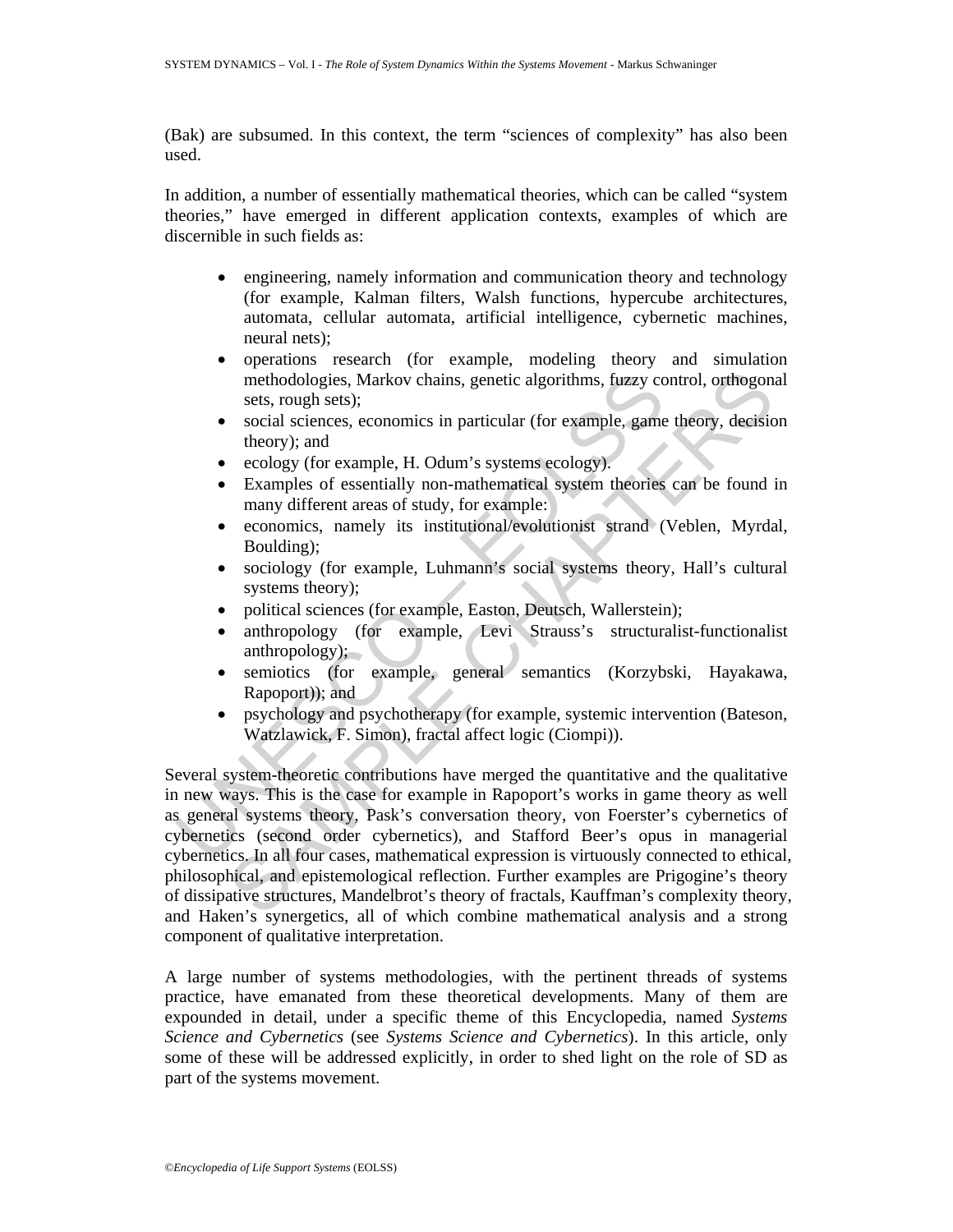- - -

# TO ACCESS ALL THE **18 PAGES** OF THIS CHAPTER, Visit: [http://www.eolss.net/Eolss-sampleAllChapter.aspx](https://www.eolss.net/ebooklib/sc_cart.aspx?File=E6-63-02-04)

#### **Bibliography**

Ackoff R.L (1981). *Creating the Corporate Future*. 297 pp. New York: Wiley. [A pioneering blueprint to Systems Thinking in and about organizations, which includes an introduction to interactive planning, a qualitative methodology for dealing with complex challenges faced by organizations.]

Barlas Y. and Carpenter S. (1990). Philosophical roots of model validity: two paradigms. *System Dynamics Review*, **6**(2), Summer, 148–166. [A methodological positioning of SD modeling and validation, based on a discussion of the different strands in the theory of science.]

Exam K.E. (1901). Clearing the Corporate rank-2.27 pp. New York. Which includes<br>the sam introduction to initiative methodology for dealing with complex challenges faced by organizations.<br>This is an Carpenter S. (1990). Phi CHOSIT: Creating the Copporation share. 257 pp. New York Tucky: To pointeeing othepinit<br>
CHOSIT: Creating and about organizations, which includes an introduction to interactive planning,<br>
methodology for dealing with comp Beer S. (1981). *Brain of the Firm*. (2nd edition). 417 pp. Chichester: Wiley. [One of Beer's seminal books by which Managerial Cybernetics was established; contains a detailed account of the Viable System Model, complemented in other works: *Heart of Enterprise* and *Diagnosing the System for Organizations*  as well as *Beyond Dispute. The Invention of Team Syntegrity*.]

Bertalanffy L. von (1968). *General System Theory* (revised edition). 311 pp. New York: Braziller. [Seminal book by which General Systems Theory was introduced.]

Forrester J.W. (1968). *Principles of Systems*. 10 chapters.Cambridge, MA: MIT Press. [Seminal book by which system dynamics was established as a generic methodology, the pioneering applications of which the author documented in other works: *Industrial Dynamics, Urban Dynamics* and *World Dynamics*.]

François Ch. (1997). *International Encyclopedia of Systems and Cybernetics*. 423 pp. Munich, Germany: K.G. Saur Verlag. [A comprehensive guide to the concepts and models of systems approaches as well as their roots and sources.]

Jackson M.C. (2000). *Systems Approaches to Management*. 448 pp. New York: Kluwer Academic/Plenum. [Comprehensive and detailed appreciation of the variety of systems methodologies for the purpose of managing, including their potentials and limitations.]

Lane D.C. (1994). With a little help from our friends: how system dynamics and soft OR can learn from each other. *System Dynamics Review* **10**(2–3), Summer–Fall, 101–134. [A thorough analysis of potential synergies between SD and methodologies from "soft OR," and a proposal for the enhancement of mutual learning between the two.]

Rapoport A. (1953). *Operational philosophy: Integrating Knowledge and Action*. 432 pp. New York: Harper. [Philosophical and epistemological foundation for the systems movement which integrates the perspectives of knowledge generation and action.]

Richardson G.P. (1999). *Feedback Thought in Social Science and Systems Theory.* 374 pp. Waltham, MA: Pegasus Communications. (Originally published in 1991) [A detailed, scholarly work that traces the history of feedback thinking in the social sciences and systems theory.]

Schwaninger M. (1997). Integrative systems methodology: heuristic for requisite variety. *International Transactions in Operational Research* **4**(4), 109–123. [A systemic methodology designed to leverage the complementarities of different systems approaches for the purpose of helping actors to achieve requisite variety. ISM proposes a methodological combination of SD and the VSM.]

Schwarz E. (2003). *Une histoire du mouvement systémique* (provisional title). Paris: Editions du Seuil. [A comprehensive account of the scientific roots and the genealogy of the Systems Movement.]